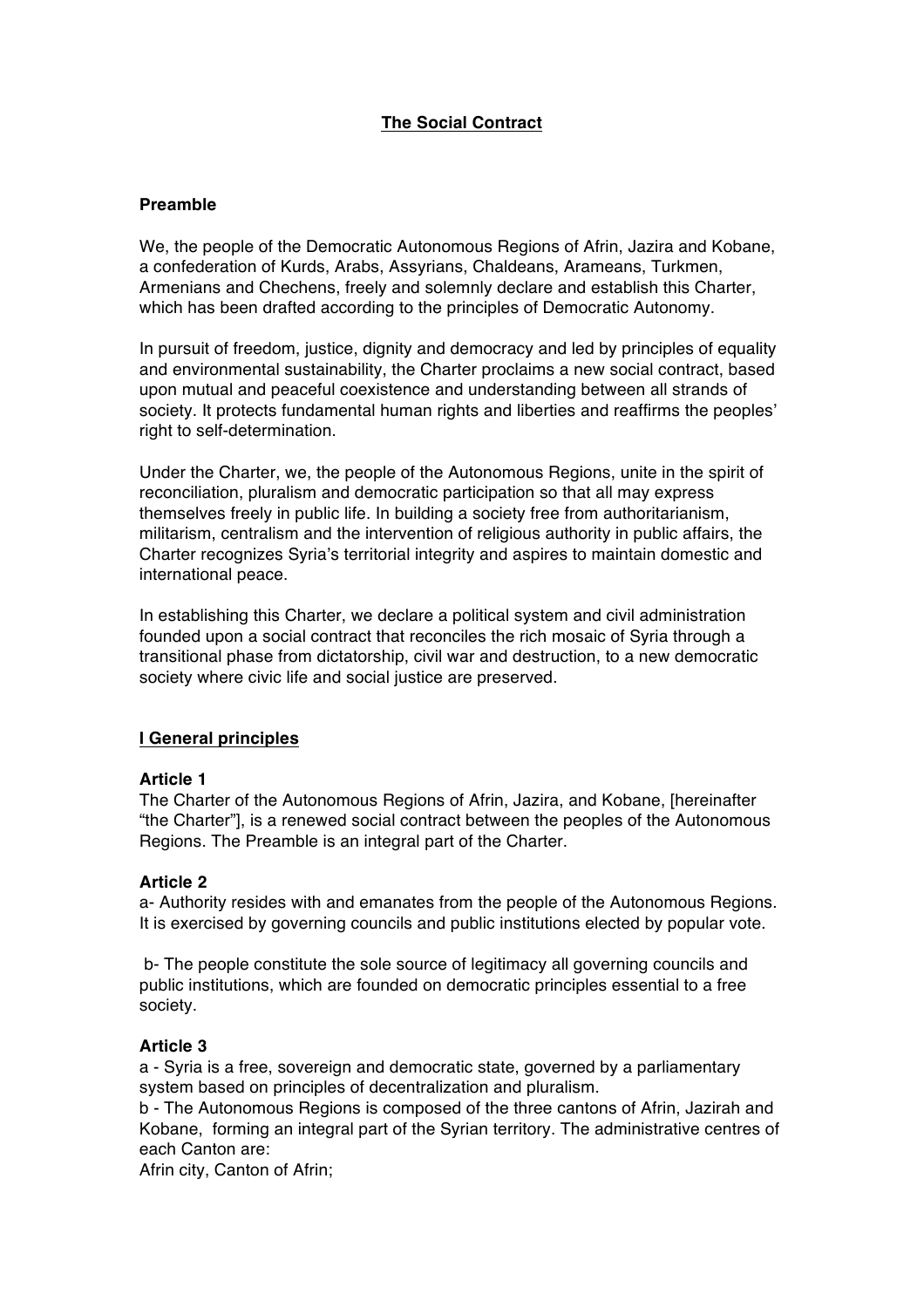Qamishli city, Canton of Jazira; Kobane city, Canton of Kobane.

c - The Canton of Jazirah is ethnically and religiously diverse, with Kurdish, Arab, Syriac, Chechen, Armenian, Muslim, Christian and Yazidi communities peacefully coexisting in brotherhood. The elected Legislative Assembly represents all three Cantons of the Autonomous Regions.

# **The Structure of governance in the Autonomous Regions Article 4**

- 1- Legislative Assembly
- 2 Executive Councils
- 3 High Commission of Elections
- 4 Supreme Constitutional Courts
- 5 Municipal/Provincial Councils

## **Article 5**

The administrative centres of each Canton are: Qamishli city, Canton of Jazira; Afrin city, Canton of Afrin; Kobane city, Canton of Kobane.

## **Article 6**

All persons and communities are equal in the eyes of the law and in rights and responsibilities.

## **Article 7**

All cities, towns and villages in Syria which accede to this Charter may form Cantons falling within Autonomous Regions.

#### **Article 8**

All Cantons in the Autonomous Regions are founded upon the principle of local selfgovernment. Cantons may freely elect their representatives and representative bodies, and may pursue their rights insofar as it does not contravene the articles of the Charter.

# **Article 9**

The official languages of the Canton of Jazirah are Kurdish, Arabic and Syriac. All communities have the right to teach and be taught in their native language.

#### **Article 10**

The Autonomous Regions shall not interfere in the domestic affairs of other countries, and it shall safeguard its relations with neighboring states, resolving any conflicts peacefully.

#### **Article 11**

The Autonomous Regions have the right to be represented by their own flag, emblems and anthem. Such symbols shall be defined in a law.

### **Article 12**

The Autonomous Regions form an integral part of Syria. It is a model for a future decentralized system of federal governance in Syria.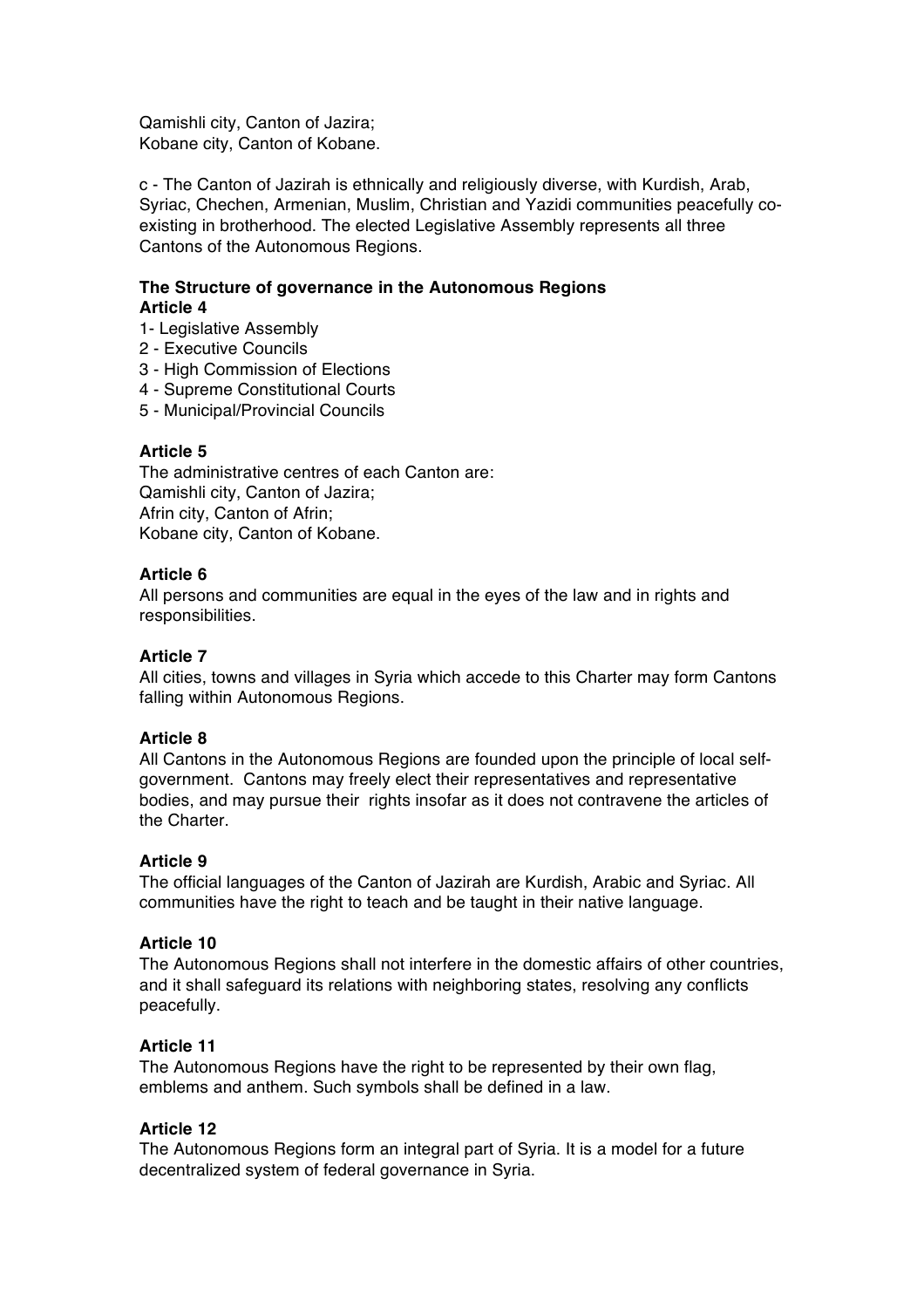## **II Basic Principles**

## **Article 13**

There shall be a separation of powers between the legislature, executive and judiciary.

## **Article 14**

The Autonomous Regions shall seek to implement a framework of transitional justice measures. It shall take steps to redress the legacy of chauvinistic and discriminatory State policies, including the payment of reparations to victims, both individuals and communities, in the Autonomous Regions.

## **Article 15**

The People's Protection Units (YPG) is the sole military force of the three Cantons, with the mandate to protect and defend the security of the Autonomous Regions and its peoples, against both internal and external threats. The People's Protection Units act in accordance with the recognized inherent right to self-defense. Power of command in respect of the People's Protection Units is vested in the Body of Defense through its Central Command. Its relation to the armed forces of the central Government shall be defined by the Legislative Assembly in a special law.

The Asayish forces are charged with civil policing functions in the Autonomous Regions.

### **Article 16**

If a court or any other public body considers that a provision conflicts with a provision of a fundamental law or with a provision of any other superior statute, or that the procedure prescribed was set aside in any important respect when the provision was introduced, the provision shall be nullified.

# **Article 17**

The Charter guarantees the rights of the youth to participate actively in public and political life.

# **Article 18**

Unlawful acts and omissions and the appropriate penalties are defined by criminal and civil law.

#### **Article 19**

The system of taxation and other fiscal regulations are defined by law.

#### **Article 20**

The Charter holds as inviolable the fundamental rights and freedoms set out in international human rights treaties, conventions and declarations.

### **III Rights and Liberties**

**Article 21**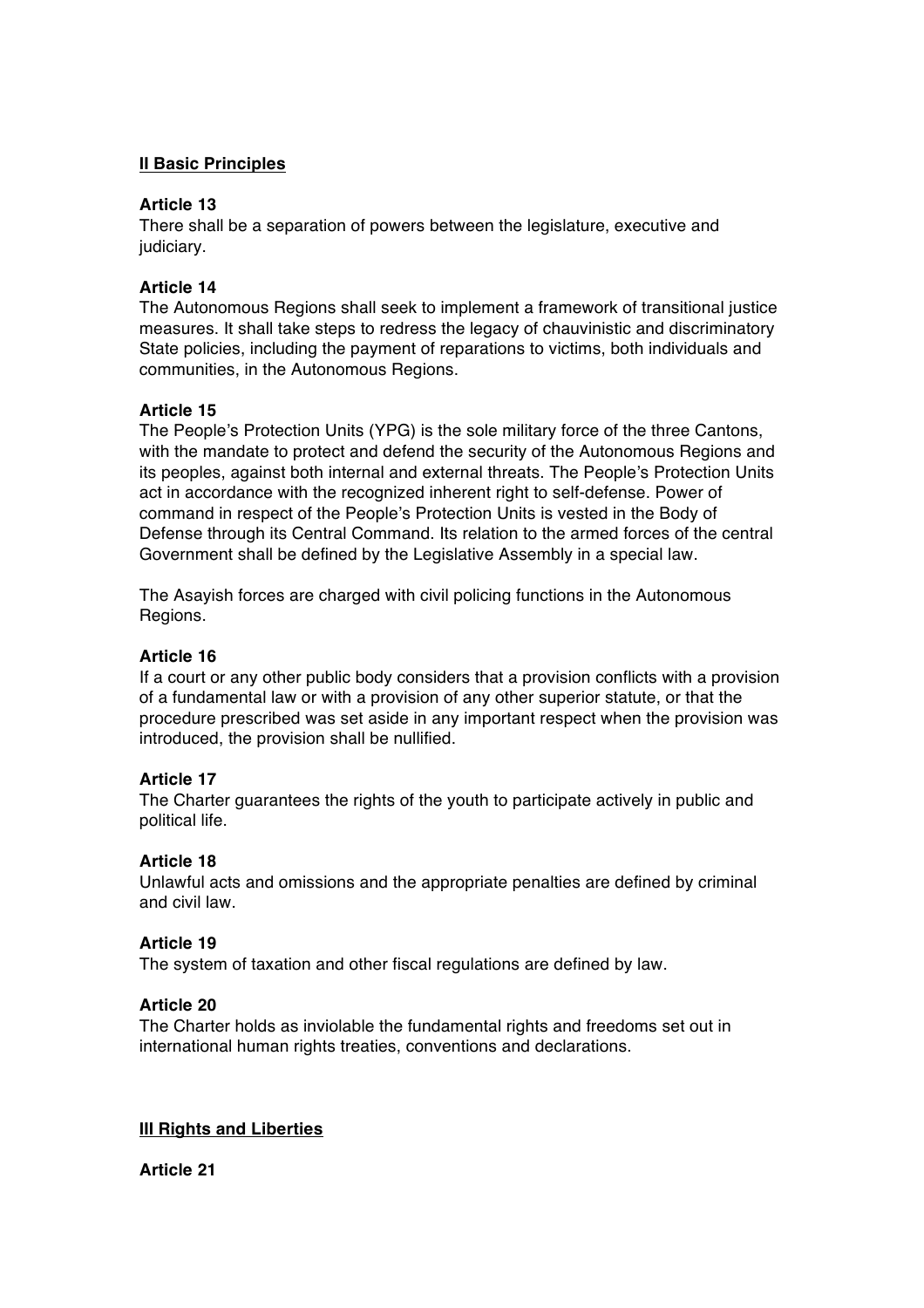The Charter incorporates the Universal Declaration of Human Rights, the International Covenant on Civil and Political Rights, the International Covenant on Economic, Social and Cultural Rights, as well as other internationally recognized human rights conventions.

### **Article 22**

All international rights and responsibilities pertaining civil, political, cultural, social and economical rights are guaranteed.

### **Article 23**

a - Everyone has the right to express their ethnic, cultural, linguistic and gender rights

b - Everyone has the right to live in a healthy environment, based on ecology balance.

## **Article 24**

Everyone has the right to freedom of opinion and expression; including freedom to hold opinions without interference and to seek, receive and impart information and ideas through any media and regardless of frontiers.

Freedom of expression and freedom of information may be restricted having regard to the security of the Autonomous Regions, public safety and order, the integrity of the individual, the sanctity of private life, or the prevention and prosecution of crime.

# **Article 25**

a- Everyone has the right to liberty and security of person.

b- All persons deprived of their liberty shall be treated with humanity and with respect for the inherent dignity of the human person. No one shall be subjected to torture or to cruel, inhuman or degrading treatment or punishment.

c- Prisoners have the right to humane conditions of detention, which protect their inherent dignity. Prisons shall serve the underlying objective of the reformation, education and social rehabilitation of prisoners.

# **Article 26**

Every human being has the inherent right to life. No one within the jurisdiction of the Autonomous Regions shall be executed.

# **Article 27**

Women have the inviolable right to participate in political, social, economic and cultural life.

# **Article 28**

Men and women are equal in the eyes of the law. The Charter guarantees the effective realization of equality of women and mandates public institutions to work towards the elimination of gender discrimination.

# **Article 29**

The Charter guarantees the rights of the child. In particular children shall not suffer economic exploitation, child labour, torture or cruel, inhuman or degrading treatment or punishment, and shall not be married before attaining the age of majority.

### **Article 30**

All persons have the right 1. to personal security in a peaceful and stable society.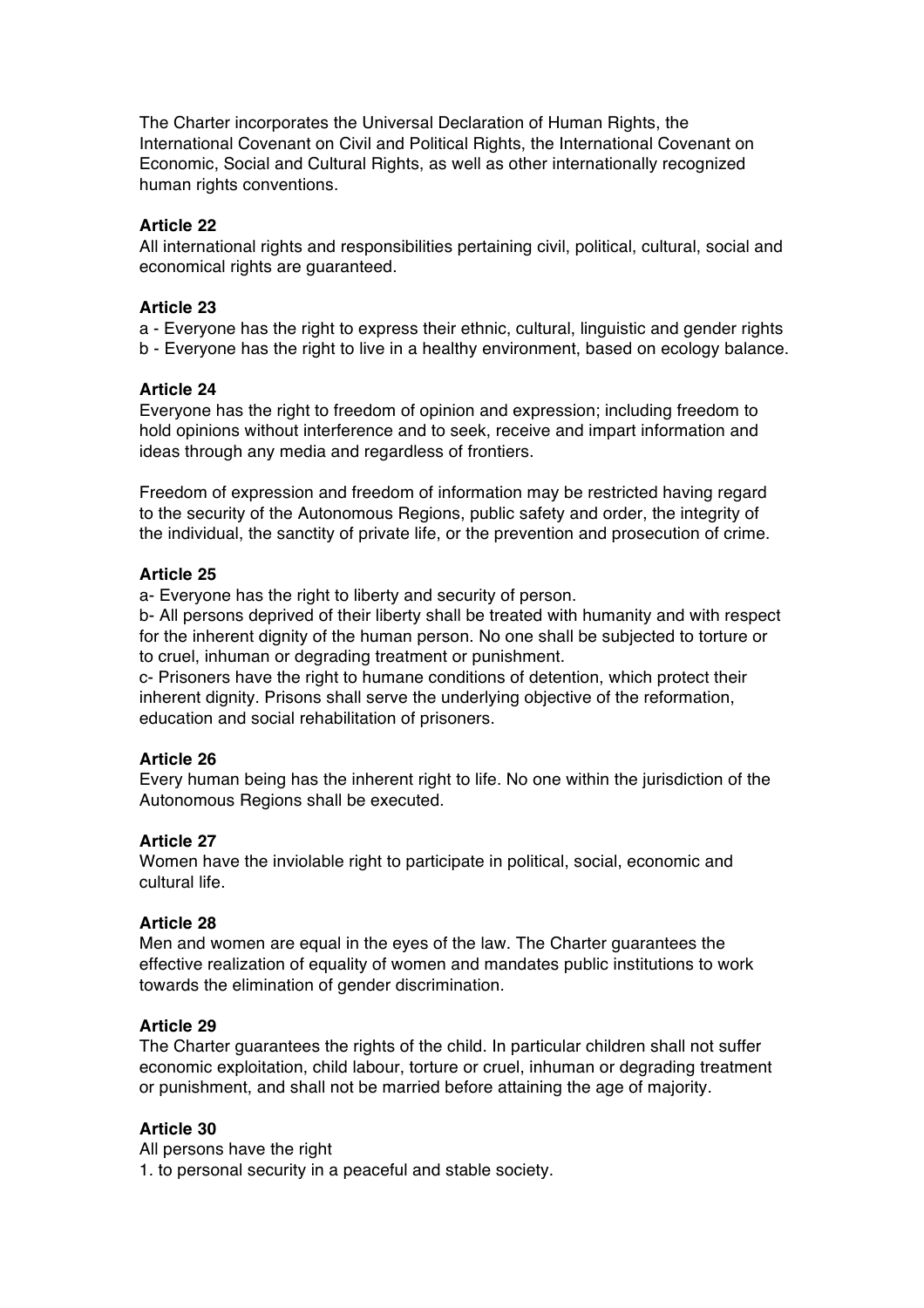2. to free and compulsory primary and secondary education.

3. to work, social security, health, adequate housing.

4. to protect the motherhood and maternal and pediatric care.

5. to adequate health and social care for the disabled, the elderly and those with special needs.

# **Article 31**

Everyone has the right to freedom of worship, to practice one's own religion either individually or in association with others. No one shall be subjected to persecution on the grounds of their religious beliefs.

# **Article 32**

a)- Everyone has the right to freedom of association with others, including the right to establish and freely join any political party, association, trade union and/or civil assembly.

b)- In exercising the right to freedom of association, political, economic and cultural expression of all communities is protected. This serves to protect the rich and diverse heritage of the peoples of the Autonomous Regions.

c)- The Yezidi religion is a recognized religion and its adherents' rights to freedom of association and expression is explicitly protected. The protection of Yezidi religious, social and cultural life may be guaranteed through the passage of laws by the Legislative Assembly.

# **Article 33**

Everyone has the freedom to obtain, receive and circulate information and to communicate ideas, opinions and emotions, whether orally, in writing, in pictorial representations, or in any other way.

# **Article 34**

Everyone has the right of peaceful assembly, including the right to peaceful protect, demonstration and strike.

# **Article 35**

Everyone has the right to freely experience and contribute to academic, scientific, artistic and cultural expressions and creations, through individual or joint practice, to have access to and enjoy, and to disseminate their expressions and creations.

# **Article 36**

Everyone has the right to vote and to run for public office, as circumscribed by law.

# **Article 37**

Everyone has the right to seek political asylum. Persons may only be deported following a decision of a competent, impartial and properly constituted judicial body, where all due process rights have been afforded.

# **Article 38**

All persons are equal before the law and are entitled to equal opportunities in public and professional life.

# **Article 39**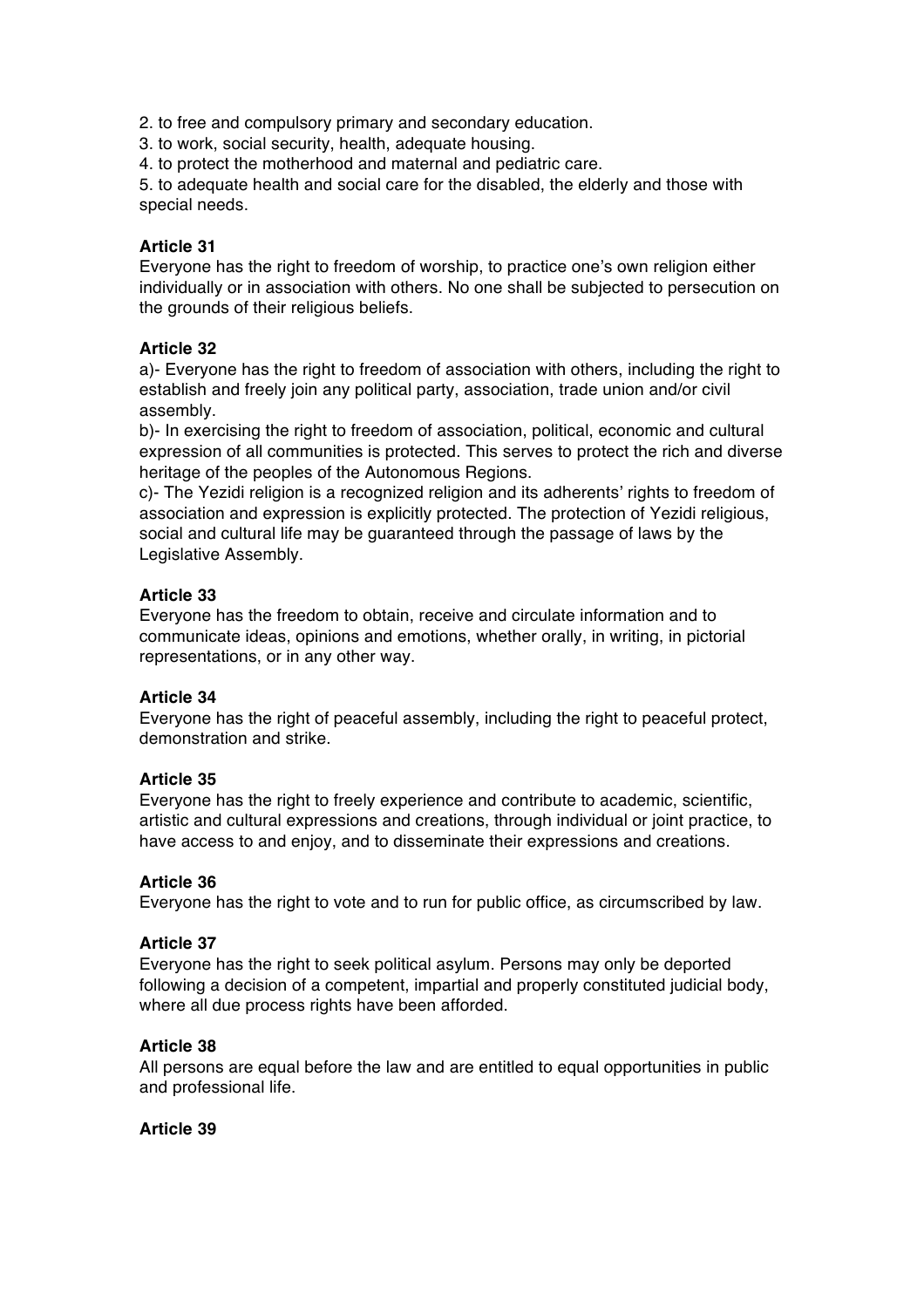Natural resources, located both above and below ground, are the public wealth of society. Extractive processes, management, licensing and other contractual agreements related to such resources shall be regulated by law.

## **Article 40**

All buildings and land in the Autonomous Regions are owned by the Transitional Administration are public property. The use and distribution shall be determined by law.

### **Article 41**

Everyone has the right to the use and enjoyment of his private property. No one shall be deprived of his property except upon payment of just compensation, for reasons of public utility or social interest, and in the cases and according to the forms established by law.

## **Article 42**

The economical system in the provinces shall be directed at providing general welfare and in particular granting funding to science and technology. It shall be aimed at guaranteeing the daily needs of people and to ensure a dignified life. Monopoly is prohibited by law. Labor rights and sustainable development are guaranteed.

## **Article 43**

Everyone has the right to liberty of movement and freedom to choose his residence within the Autonomous Regions.

## **Article 44**

The enumeration of the rights and freedoms set forth in Section III is non-exhaustive.

# **The Democratic Self-rule Administration Project IV Legislative Assembly**

### **Article 45**

The Legislative Assembly in the Autonomous Region, is elected by the people by direct, secret ballot, and the duration of the course is four (4) years.

#### **Article 46**

The first meeting of the Legislative Assembly shall be held no later than the 16th day following the announcement of the final results of elections in all Autonomous Regions. Such results will be certified and announced by the Higher Commission of Elections.

The President of the Transitional Executive Council will convene the first meeting of the Legislative Assembly. If compelling reasons dictate that its first meeting cannot be so held, the President of the Transitional Executive Council will determine another date to be held within fifteen days.

Quorum is met by fifty + one (50+1%) percent attendants of the total. The oldest member of the Legislative Assembly will chair its first meeting at which the Co-Presidents and Executive Council will be elected.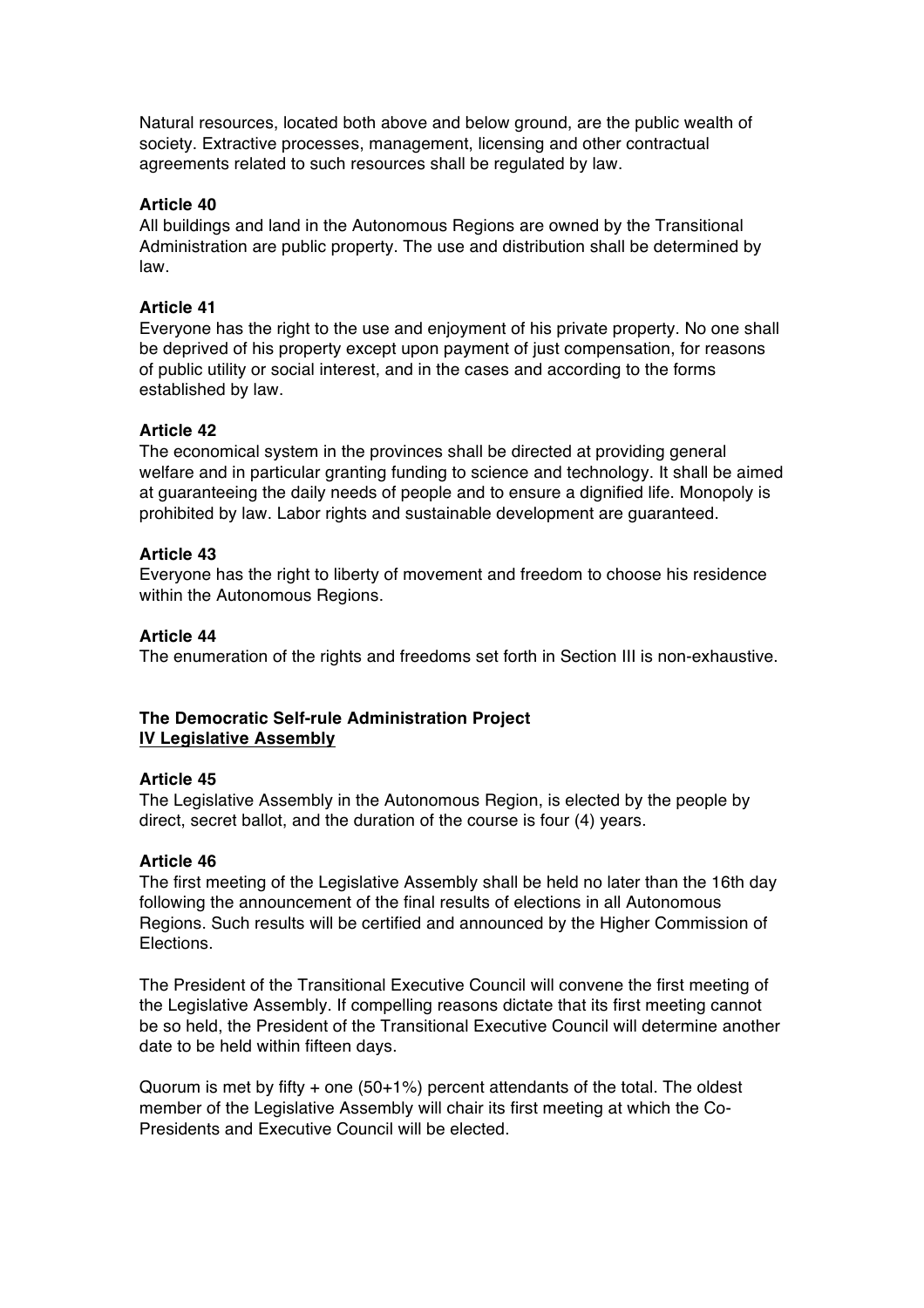The sessions of the Legislative Assembly are public unless necessity demands otherwise. The movement of the Legislative Assembly into closed session is governed by its rules of procedure.

# **Article 47**

There shall be one member of the Supreme Legislature Council per fifteen thousand (15,000) registered voters residing within the Autonomous Region. The Legislative Assembly must be composed of at least forty per cent (40%) of either sex according to the electoral laws. The representation of the Syriac community, as well as youth representation in the election lists, is governed by electoral laws.

# **Article 48**

1- No member of the Legislative Assembly may run for more than two consecutive terms.

2 – The term of the Legislative Assembly may be extended in exceptional cases at the request of one quarter (1/4) of its members or at the request of the Office of the President of the Council, with the consent of two-thirds (2/3) of the members of the Council. Such extension shall be for no longer than six (6) months.

# **Article 49**

Every person who has reached the age of eighteen (18) years is eligible to vote. Candidates for the Legislative Assembly must have attained the age of twenty-two (22) years. Conditions for candidacy and election are stipulated by electoral law.

# **Article 50**

Members of the Legislative Assembly enjoy immunity in respect of acts and omissions carried out in the function of official duties. Any prosecutions require the authorization of the Legislative Assembly, with the exception of flagrante crime. At the earliest opportunity, the Office of the President of the Council shall be informed of all pending prosecutions.

# **Article 51**

No member, during his term of office, is permitted any public, private, or other profession. Such employment is suspended once he makes the constitutional oath. He has the right to return to his job, with all its rights and benefits, once his membership ends.

# **Article 52**

Local Councils in each province of the Autonomous Regional shall be formed through direct elections.

# **Article 53**

# **The functions of the Legislative Assembly are to:**

- Establish rules and procedures governing the work of the Legislative Assembly.

- Enact legislation and proposed regulations for the Local Councils and other institutions, including permanent and ad hoc committees, under its purview.

- Exercise control over administrative and executive bodies, including use of powers of review.

- Ratification of international treaties and agreements.

- Delegate its powers to the Executive Council or to one of its members and thereafter to withdraw such powers.

- Declare a State of war and peace.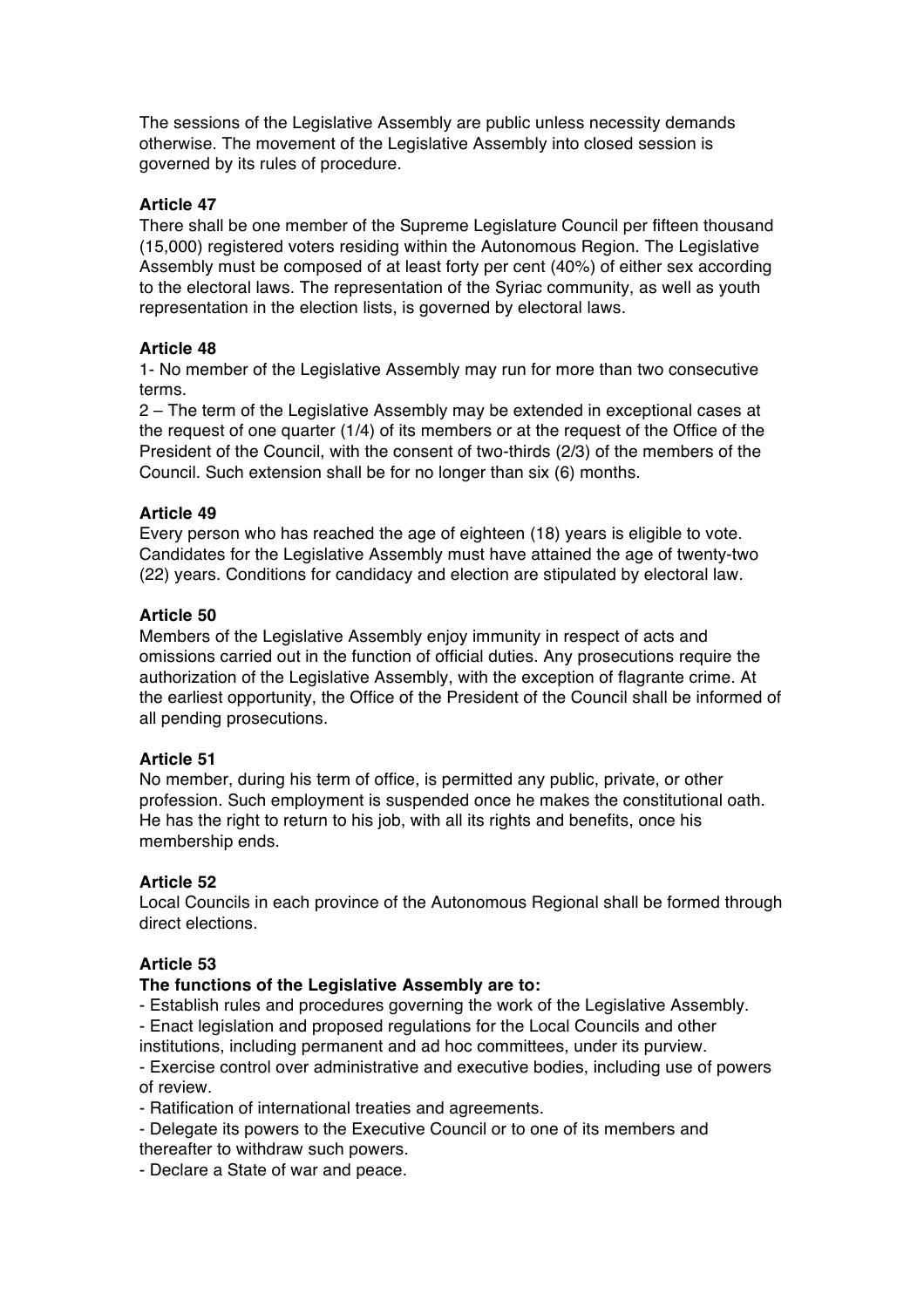- Ratify the appointment of members of the Supreme Constitutional Court.

- Adopt the general budget.
- Establish general policy and development plans.
- Approve and grant amnesty.
- Adopt decrees promulgated by the Executive Council; and

- Adopt laws for the common governance of the Provincial Councils of the Autonomous Regions.

## **Part V Executive Council**

**Article 54 Canton Governor** 

## **A- The Canton Governor, together with the Executive Council of the Autonomous Regions, hold executive authority as set forth in this Charter.**

## **B- The candidate to the post of Canton Governor must.**

- 1- Be over thirty-five years of age;
- 2- Be a Syrian citizen and a resident of the canton; and
- 3- Have no convictions or cautions.

## **C- The procedure governing the candidacy and election of Canton Governor:**

1- Within 30 days of the first session of the Legislative Assembly, its President must call for the election of the Canton Governors.

2- Requests to nominate candidates for the position of Canton Governor must be made, in writing, to the Supreme Court which shall examine and accept or reject not later than ten (10) days after the close of nominations.

3- The Legislative Assembly shall elect the Canton Governor by a simple majority. 4- If no candidate receives the required simple majority, a second electoral round is initiated, with the candidate receiving the highest number of votes, being elected.

5- The term of Canton Governor is four (4) years from the date of the taking of the Oath of Office;

6- The Canton Governor makes the Oath of Office before the Legislative Assembly before commencing official duties.

7- The Canton Governor appointed one or more Deputies, approved by the Legislative Assembly.

The Deputies take an Oath of Office before the Canton Governor, after which specified functions may be delegated to them.

8- Should the Canton Governor be unable to fulfill his official functions, one of his Deputies shall replace him.

Where the Canton Governor and the Deputies are unable to fulfill their duties for any reason, the tasks of the Canton Governor will be carried out by the President of the Legislative Assembly; and

9- The Governor must address any letter of resignation to the Legislative Assembly.

#### **D- The powers and functions of the Canton Governor:**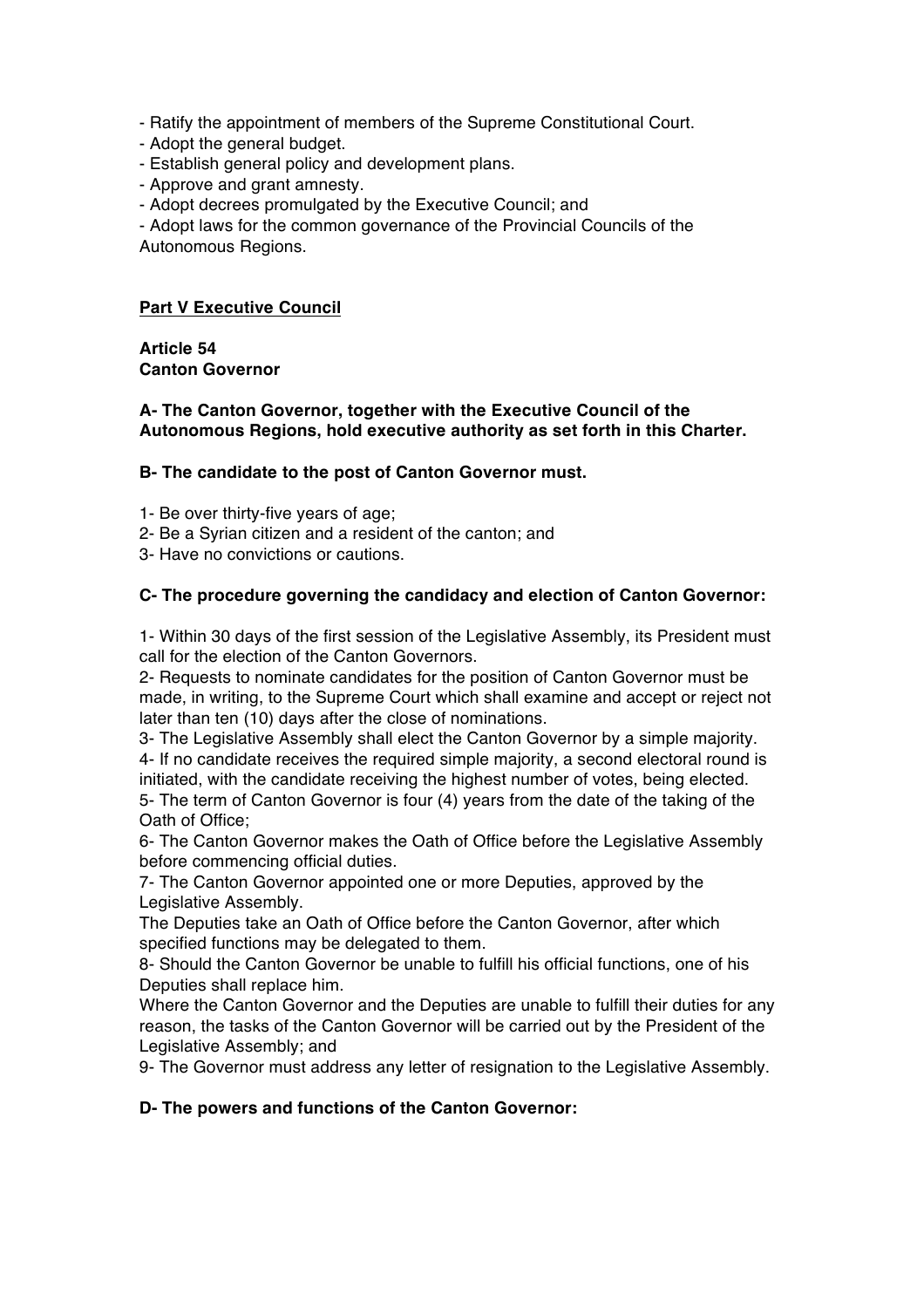1- The Canton Governor shall ensure respect for the Charter and the protection of the national unity and sovereignty, and at all times performing his functions to the best of ability and conscience.

2- The Canton Governor shall appoint the President of the Executive Council. 3- The Canton Governor shall implement laws passed by the Legislative Assembly, and issue decisions, orders and decrees in accordance with those laws.

4- The Canton Governor must invite the newly elected Legislative Assembly to convene within fifteen (15) days from the announcement of the election results; 5- The Canton Governor may grant medals.

6- The Canton Governor may issue amnesties as recommended by the President of the Executive

Council.

## **E- The Canton Governor is responsible to the people through his representatives in the Legislative Assembly. The Legislative Assembly has the right to bring him before the Supreme Constitutional Court for charges of treason and other forms of sedition.**

# **The Executive Council:**

The Executive Council is the highest executive and administrative body in the Autonomous Regions. It is responsible for the implementation of laws, resolutions and decrees as issued by the Legislative Assembly and judicial institutions. It shall coordinate the institutions of the Autonomous Regions.

# **Article 55**

The Executive Council is composed of a Chairman, representatives and committees.

# **Article 56**

The party or bloc winning a majority of seats in the Legislative Assembly shall form the Executive Council within one month from the date of assignment, with the approval of the simple majority (51%) of the members of the Legislative Assembly.

# **Article 57**

The Head of the Executive Council shall not serve more than two consecutive terms, each term being four (4) years in length.

# **Article 58**

The Head of the Executive Council may choose advisers amongst the newly elected members of the Legislative Council.

# **Article 59**

Each adviser shall be responsible for one of the bodies within the Executive Council.

# **Article 60**

The work of the Executive Council, including the Departments, and their relation to other institutions/committees is regulated by law.

# **Article 61**

After the formation and approval of the Executive Council, it shall issue its prospective Programme for Government. Following its passage through the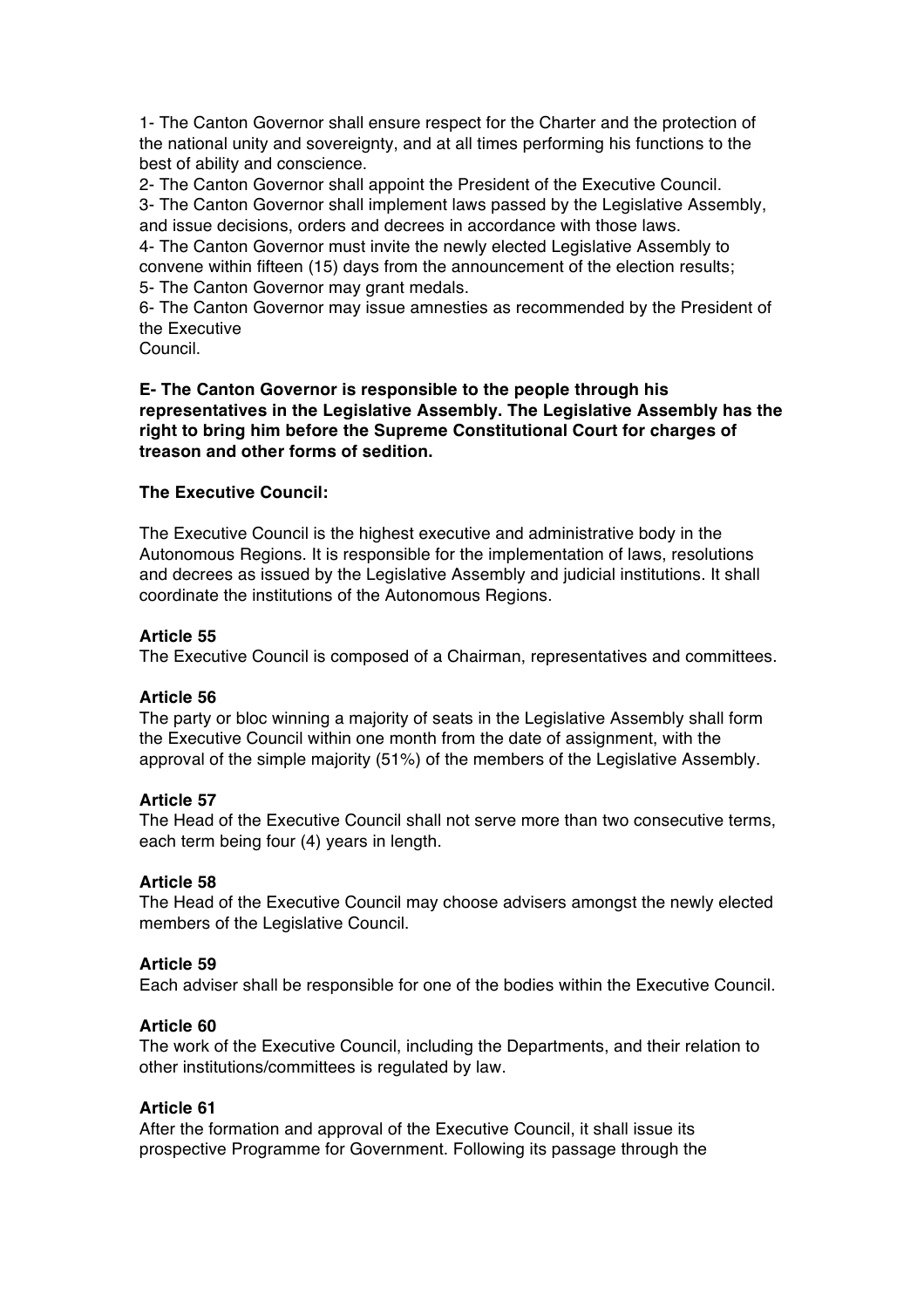Legislative Assembly, the Executive Council is obliged to implement the Programme of Government during that legislative term.

## **Article 62**

Senior civil servants and Department representatives shall be nominated by the Executive Council and approved by the Legislative Council.

## **Provincial Administrative Councils [Municipal Councils]:**

1- The Cantons of the Autonomous Regions are composed of Provincial Administrative Councils [Municipal Councils] and are managed by the relevant Executive Council which retains the power to amend its functions and regulations; 2- The powers and duties of the Provincial Administrative Councils [Municipal Councils] are founded upon an adherence to a policy of decentralization. The Canton's supervision of the Provincial Administrative Councils' [Municipal Councils'] authority, including its budget and finance, public services and mayoral elections are regulated by law.

3- Provincial Administrative Councils [Municipal Councils] are directly elected by the public, using secret ballot.

## **Part VI The Judicial Council:**

#### **Article 63**

The independence of the Judiciary is founding principle of the rule of law, which ensures a just and effective disposition of cases by the competent and impartial courts.

### **Article 64**

Everyone charged with a criminal offence shall be presumed innocent until and unless proved guilty by a competent and impartial court.

#### **Article 65**

All institutions of the Judicial Council must be composed of at least forty per cent (40%) of either sex.

#### **Article 66**

The right to defense is sacred and inviolable at all stages of an investigation and trial.

#### **Article 67**

The removal of a Judge from office requires a decision from the Judicial Council.

#### **Article 68**

Judgments and judicial decisions are issued on behalf of the people.

#### **Article 69**

Failure to implement judicial decisions and orders is a violation of law.

#### **Article 70**

No civilian shall stand trial before any military court or special or ad hoc tribunals.

### **Article 71**

Searches of houses and other private property must be done in accordance with a properly executed warrant, issued by a judicial authority.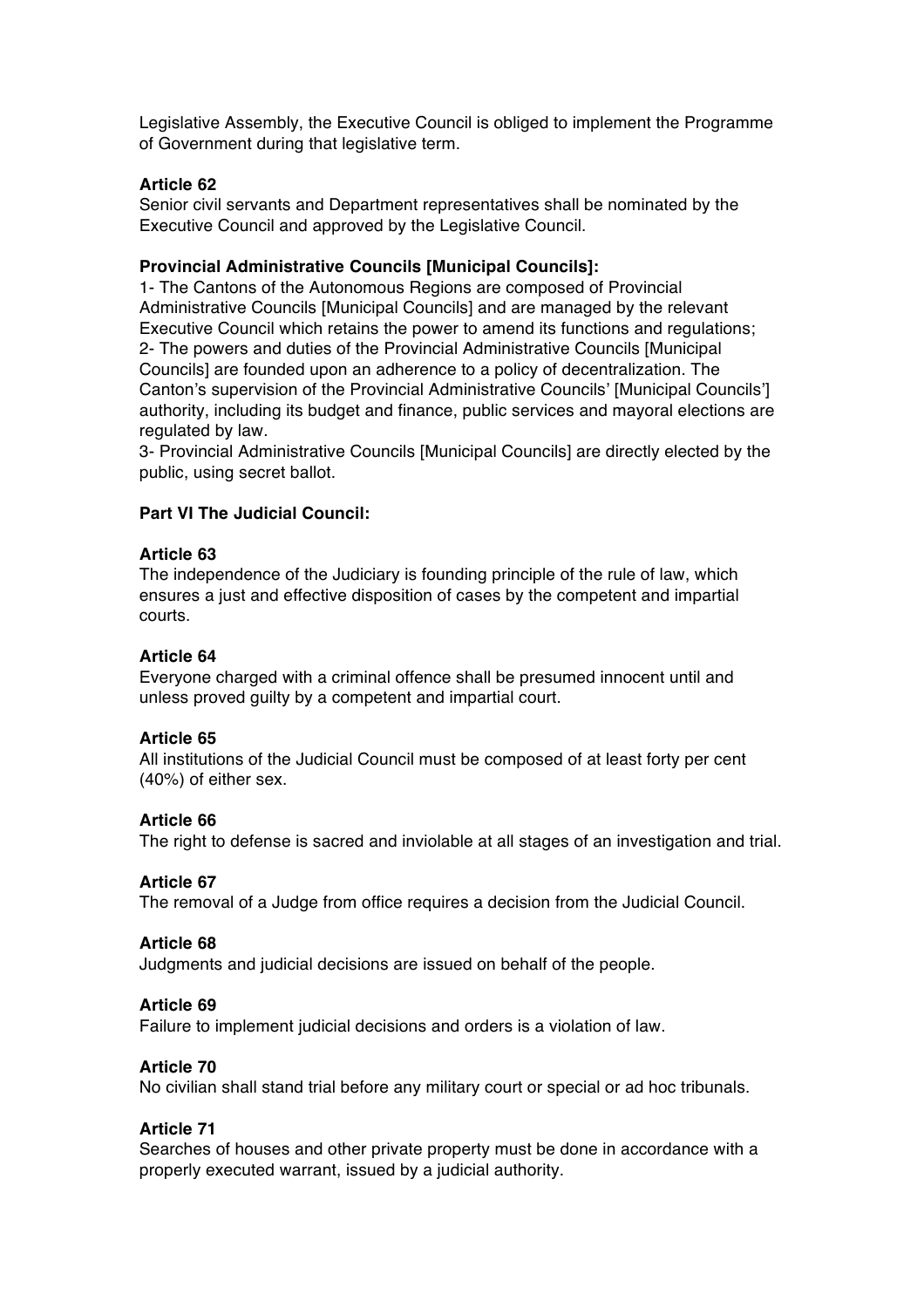# **Article 72**

Everyone is entitled in full equality to a fair and public hearing by an independent and impartial tribunal, in the determination of his rights and obligations and of any criminal charge against him.

# **Article 73**

No one shall be subjected to arbitrary arrest or detention. No one shall be deprived of his liberty except on such grounds and in accordance with such procedure as are established by law.

# **Article 74**

Anyone who has been the victim of unlawful arrest or detention or otherwise suffered damage or harm as a result of the acts and omissions of public authorities has an enforceable right to compensation.

# **Article 75**

The Judicial Council is established by law.

# **VII The Higher Commission of Elections**

# **Article 76**

The Higher Commission of Elections is an independent body competent to oversee and run the electoral process. It is composed of 18 members, representing all cantons, who are appointed by the Legislative Assembly.

1. Decisions in the Commission require a qualified majority of eleven (11) votes.

2. Member of the Higher Commission of Elections may not stand for office in the Legislative

Assembly.

3. The Higher Commission of Elections determine the date on which elections are held, the announcement of the results, and receive the nominations of eligible candidates for the Legislative Assembly.

4. As stated in paragraph 51, the Higher Commission of Elections verifies the eligibility of candidates seeking election to the Legislative Assembly. The Higher Commission of Elections is the sole body competent to receive allegations of electoral fraud, voter intimidation or illegal interference with the process of an election. 5. The Higher Commission of Elections is monitored by the Supreme Court and may be monitored by observers from the United Nations and civil society organizations. 6. The Higher Commission of Elections, together with the Judicial Council, shall convene a meeting of all candidates seeking election to the Legislative Assembly to announce the names of eligible candidates.

# **VIII The Supreme Constitutional Court**

# **Article 77**

a)- The Supreme Constitutional Court is composed of seven (7) members, all of whom are nominated by the Legislative Assembly. Its members are drawn from Judges, legal experts and lawyers, all of whom must have no less than fifteen (15) years of professional experience.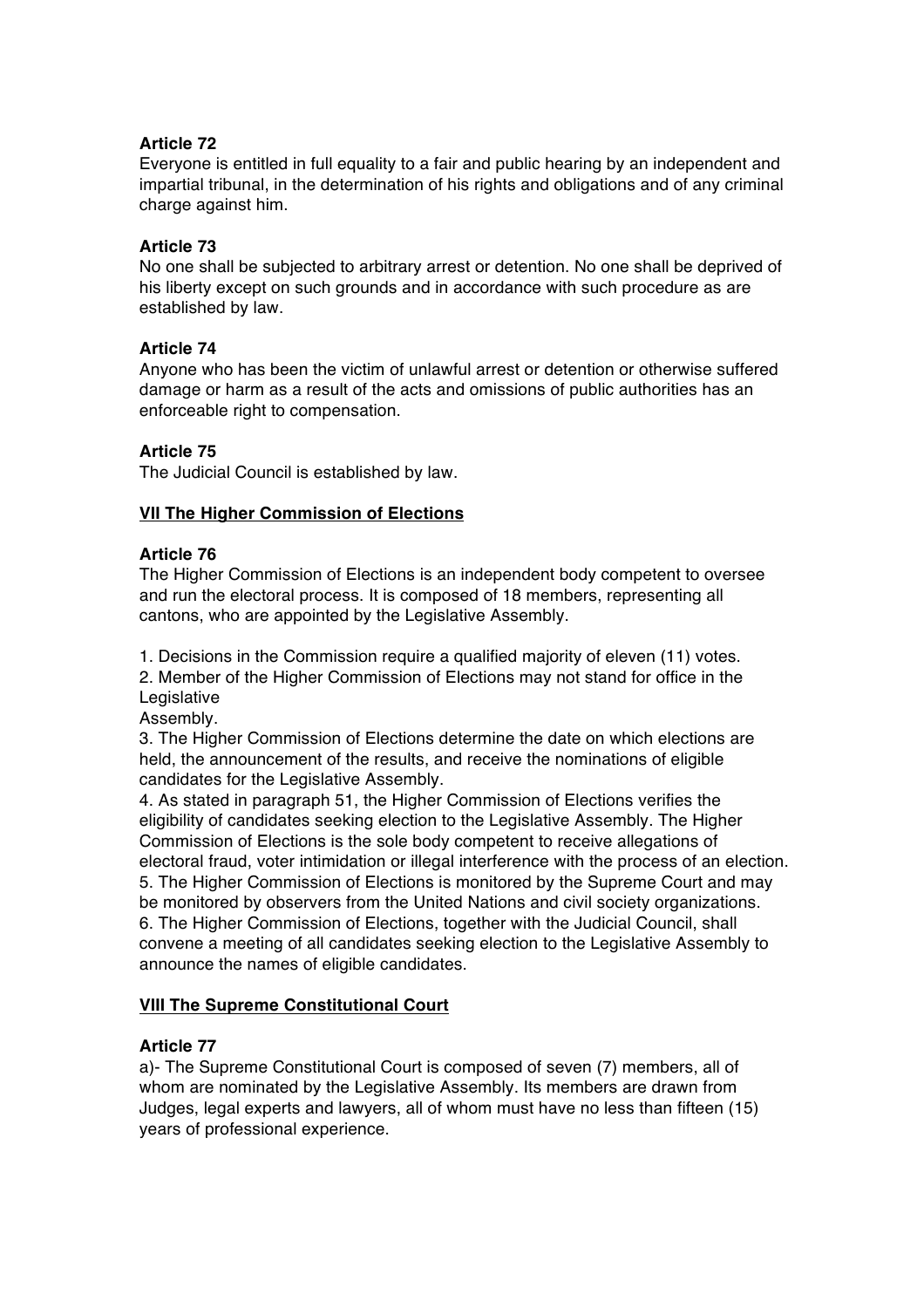b)- No member of the Supreme Constitutional Court shall not be eligible to serve on the Executive Council or in the Legislative Assembly or to hold any other office or position of emolument, as defined by law.

c)- A member's term of office runs for four (4) years. No member may serve more than two terms.

## **The functions of the Supreme Constitutional Court**

Article 78

1. To interpret the articles and underlying principles of the Charter.

2. To determine the constitutionality of laws enacted by the Legislative Assembly and decisions taken by Executive Council.

3. To judicially review legislative acts and executive decisions, where such acts and decisions may be in the conflict with the letter and spirit of the Charter and the Constitution.

4. Canton Governors, members of the Legislative Assembly and Executive Council may be brought before the Supreme Constitutional Court, when alleged to have acted in breach of the Charter.

5. Its decisions are reached through simple majority vote.

# **Article 79**

A member of the Supreme Constitutional Court shall not be removed from office except for stated misbehavior or incapacity. The provisions and procedures governing the work of the Supreme Constitutional Court shall be set out in a special law.

# **Article 80**

Procedure for determination of the constitutionality of laws as follow:

1- The decision for the non-constitutional of any law will be as follow:

a)- Where, prior to a law's enactment, more than twenty per cent (20%) of the Legislative Assembly objects to its constitutionality, the Supreme Constitutional Court is seized of the matter and shall render its decision within fifteen (15) days; if the law is to be urgently enacted, a decision shall be rendered within seven (7) days. b)-Where, following the rendering of the Judgment of the Supreme Constitutional Court, more than twenty per cent (20%) of the Legislative Assembly still objects to its constitutionality, an appeal may be lodged.

c)- If, on appeal, the Supreme Constitutional Court rules the law to be enacted as unconstitutional, the law shall be considered null and void.

2. If an argument is raised in a court concerning the constitutionality of a law as follow: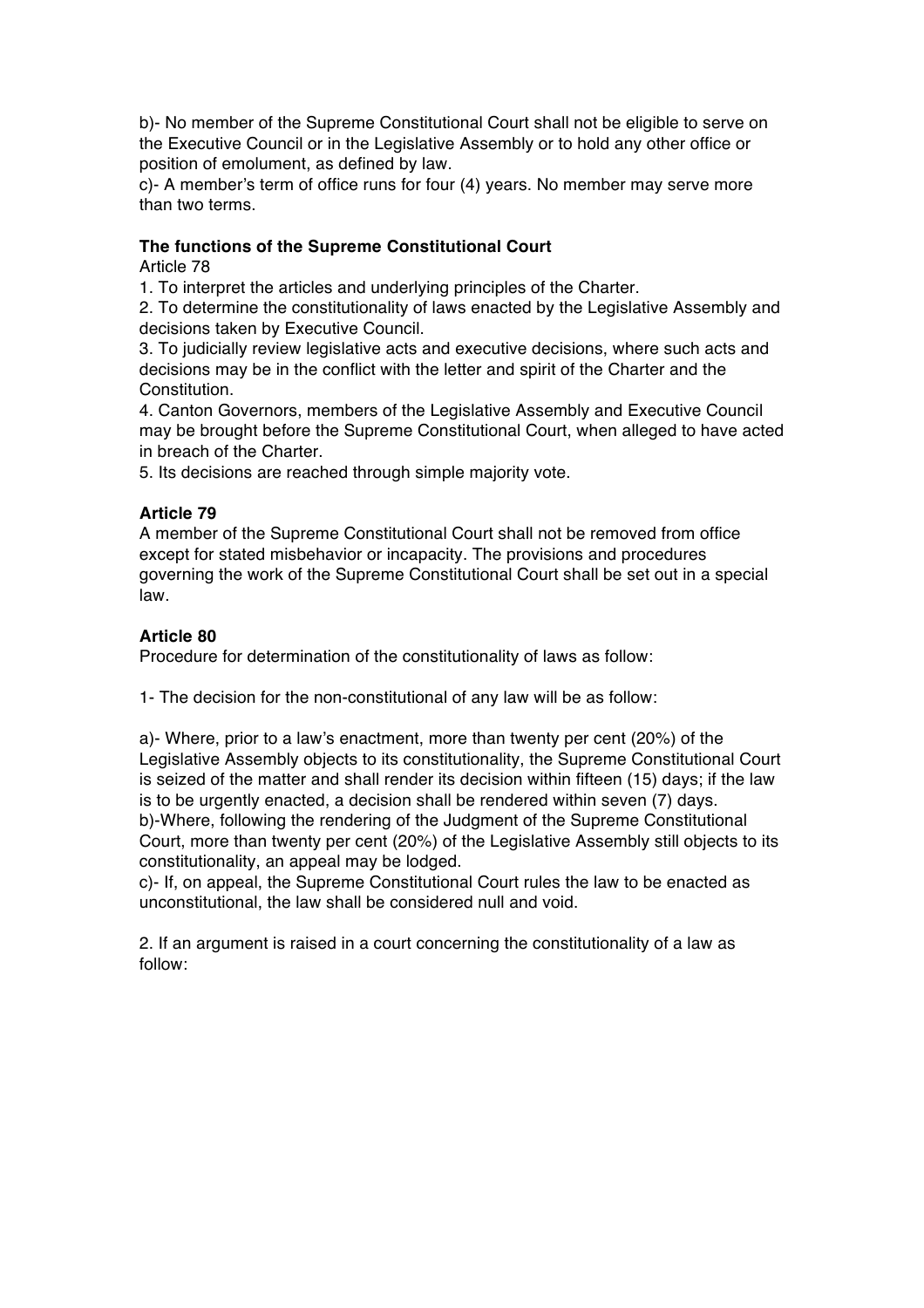a)- If parties to a case raise a challenge to the constitutionality of a law and the court so holds, the matter is stayed while it is referred to the Supreme Constitutional Court b)- The Supreme Constitutional Court must deliver its judgment within thirty (30) days.

# **IX General Rules**

# **Article 81**

The Charter applies within the Autonomous Regions. It may only be amended by a qualified majority of two-thirds (2/3) of the Legislative Assembly.

# **Article 82**

The Charter shall be laid before the Transitional Legislative Assembly for review and ratification.

# **Article 83**

Syrian citizens holding dual nationality are barred from assuming leading positions in the Office of the Canton Governor, the Provincial Council, and the Supreme Constitutional Court.

# **Article 84**

The Charter sets out the legislative framework through which laws, decrees, and states of emergency shall be formally implemented.

# **Article 85**

Elections to form the Legislative Assembly shall be held within four (4) months of the ratification of the Charter by the Transitional Legislative Assembly. The Transitional Legislative Assembly retains the right to extend the time period if exceptional circumstances arise.

# **Article 86**

The Oath of Office to be taken by members of the Legislative Assembly "I solemnly swear, in the name of Almighty God, to abide by the Charter and laws of the Autonomous Regions, to defend the liberty and interests of the people, to ensure the security of the Autonomous Regions, to protect the rights of legitimate selfdefense and to strive for social justice, in accordance with the principles of democratic rules enshrined herein."

# **Article 87**

All governing bodies, institutions and committees shall be made up of at least forty percent (40%) of either sex.

# **Article 88**

Syrian criminal and civil legislation is applicable in the Autonomous Regions except where it contradicts provisions of this Charter.

# **Article 89**

In the case of conflict between laws passed by the Legislative Assembly and legislation of the central government, the Supreme Constitutional Court will rule upon the applicable law, based on the best interest of the Autonomous Regions.

**Article 90**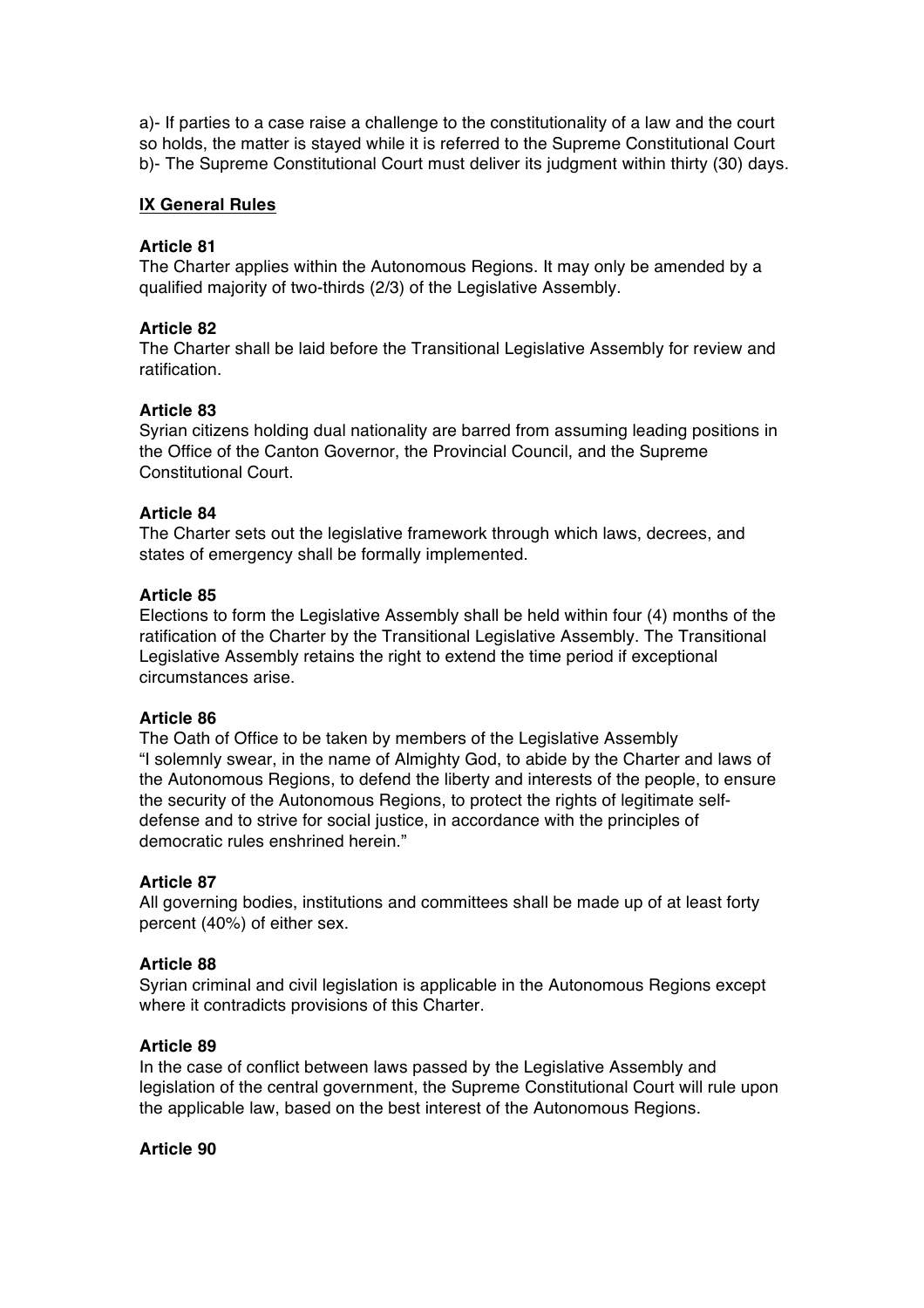The Charter guarantees the protection of the environment and regards the sustainable development of natural ecosystems as a moral and a sacred national duty.

# **Article 91**

The education system of the Autonomous Regions shall be based upon the values of reconciliation, dignity, and pluralism. It is a marked departure from prior education policies founded upon racist and chauvinistic principles.

Education within the Autonomous Regions rejects prior education policies based on racist and chauvinistic principles. Founded upon the values of reconciliation, dignity, and pluralism,

a)- The new educational curriculum of the cantons shall recognize the rich history, culture and heritage of the peoples of the Autonomous Regions. b)-The education system, public service channels and academic institutions shall promote human rights and democracy.

# **Article 92**

a)- The Charter enshrines the principle of separation of religion and State. b)- Freedom of religion shall be protected. All religions and faiths in the Autonomous Regions shall be respected. The right to exercise religious beliefs shall be guaranteed, insofar as it does not adversely affect the public good.

## **Article 93**

a)- The promotion of cultural, social and economic advancement by administrative institutions ensures enhanced stability and public welfare within the Autonomous Regions.

b)- There is no legitimacy for authority which contradicts this charter.

#### **Article 94**

Martial law may be invoked and revoked by a qualified majority of two-thirds (2/3) of the Executive Council, in a special session chaired by the Canton Governor. The decision must then be presented to and unanimously adopted by the Legislative Assembly, with its provisions contained in a special law.

# **The Executive Council Bodies**

# **Article 95**

- 1. Body of Foreign Relations
- 2. Body of Defense
- 3. Body of Internal Affairs
- 4. Body of Justice

5. Body of Cantonal and Municipal Councils and affiliated to it Committee of Planning and Census

6. Body of Finance, and affiliated to it a)-Committee on Banking Regulations. b)- Committee of Customs and Excise.

- 7. Body of Social Affairs
- 8. Body of Education
- 9. Body of Agriculture
- 10. Body of Energy.